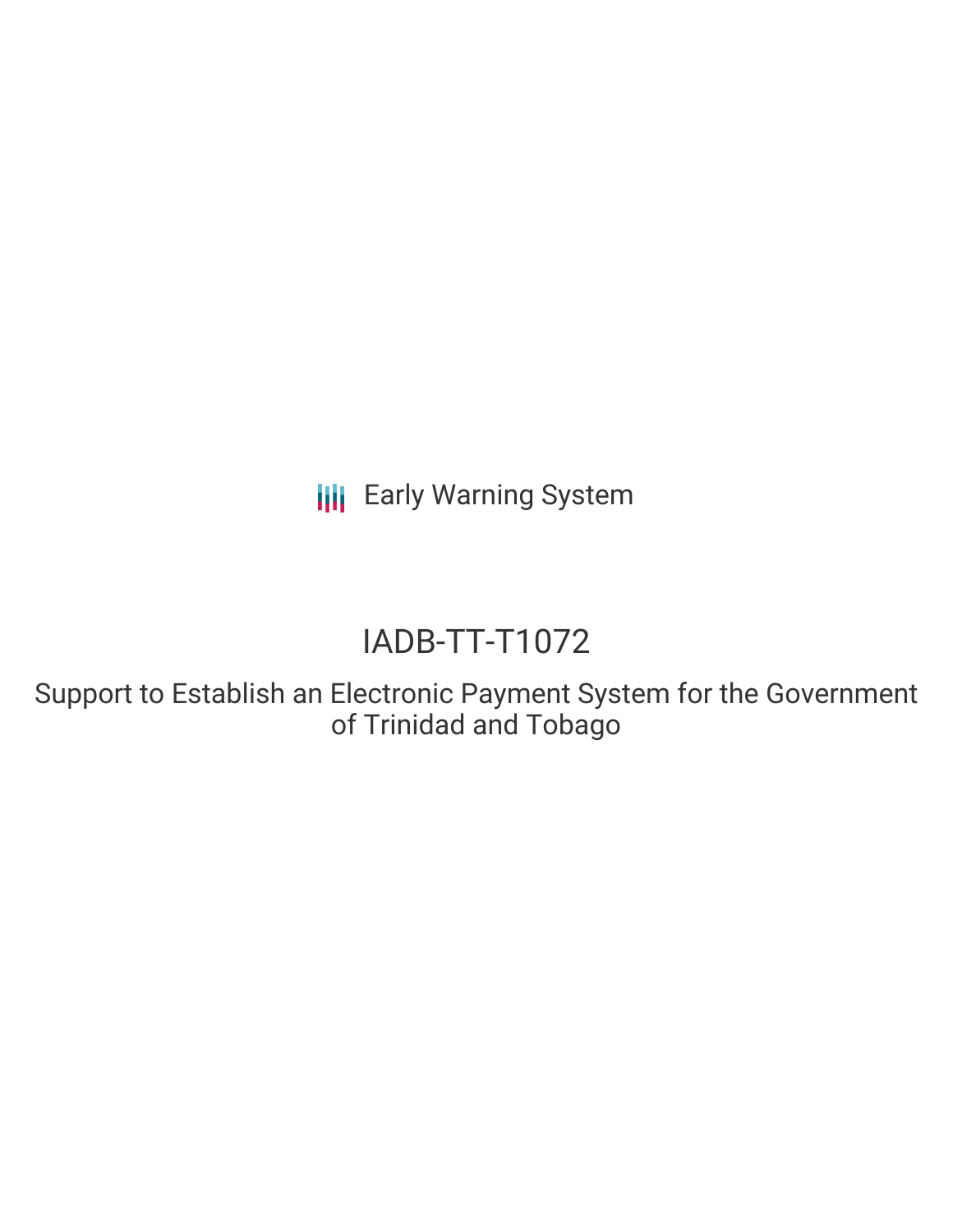

## **Quick Facts**

| <b>Countries</b>               | Trinidad and Tobago                       |
|--------------------------------|-------------------------------------------|
| <b>Financial Institutions</b>  | Inter-American Development Bank (IADB)    |
| <b>Status</b>                  | Active                                    |
| <b>Bank Risk Rating</b>        | U                                         |
| <b>Voting Date</b>             | 2017-08-11                                |
| <b>Sectors</b>                 | Law and Government, Technical Cooperation |
| <b>Investment Type(s)</b>      | Grant                                     |
| <b>Investment Amount (USD)</b> | $$0.02$ million                           |
| <b>Project Cost (USD)</b>      | \$0.02 million                            |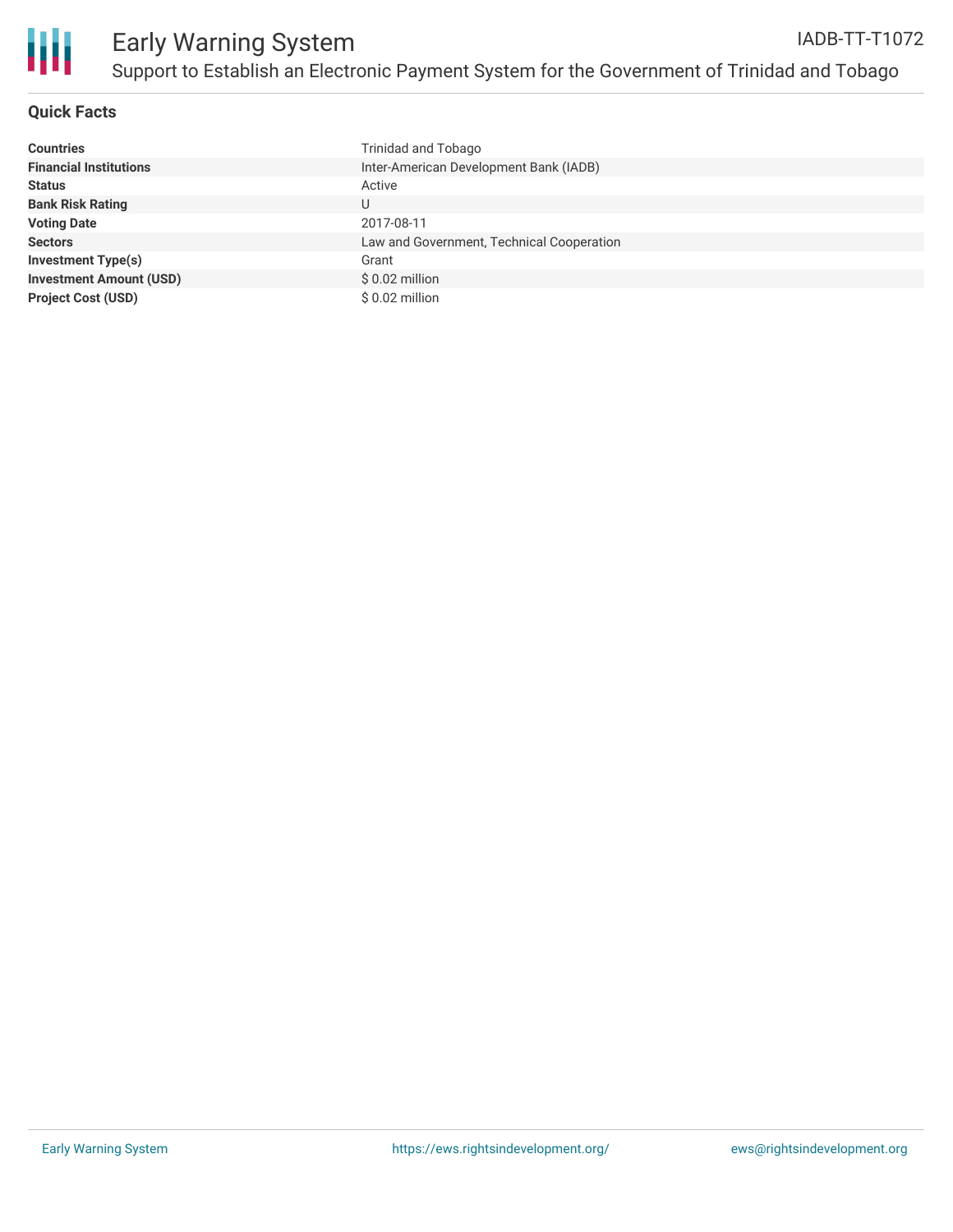

## **Project Description**

IDB: REFORM / MODERNIZATION OF THE STATE-E-GOVERNMENT

"To build the capacity of the Government of Trinidad and Tobago to effectively develop, implement and operate an Electronic Payment System within the Public Service."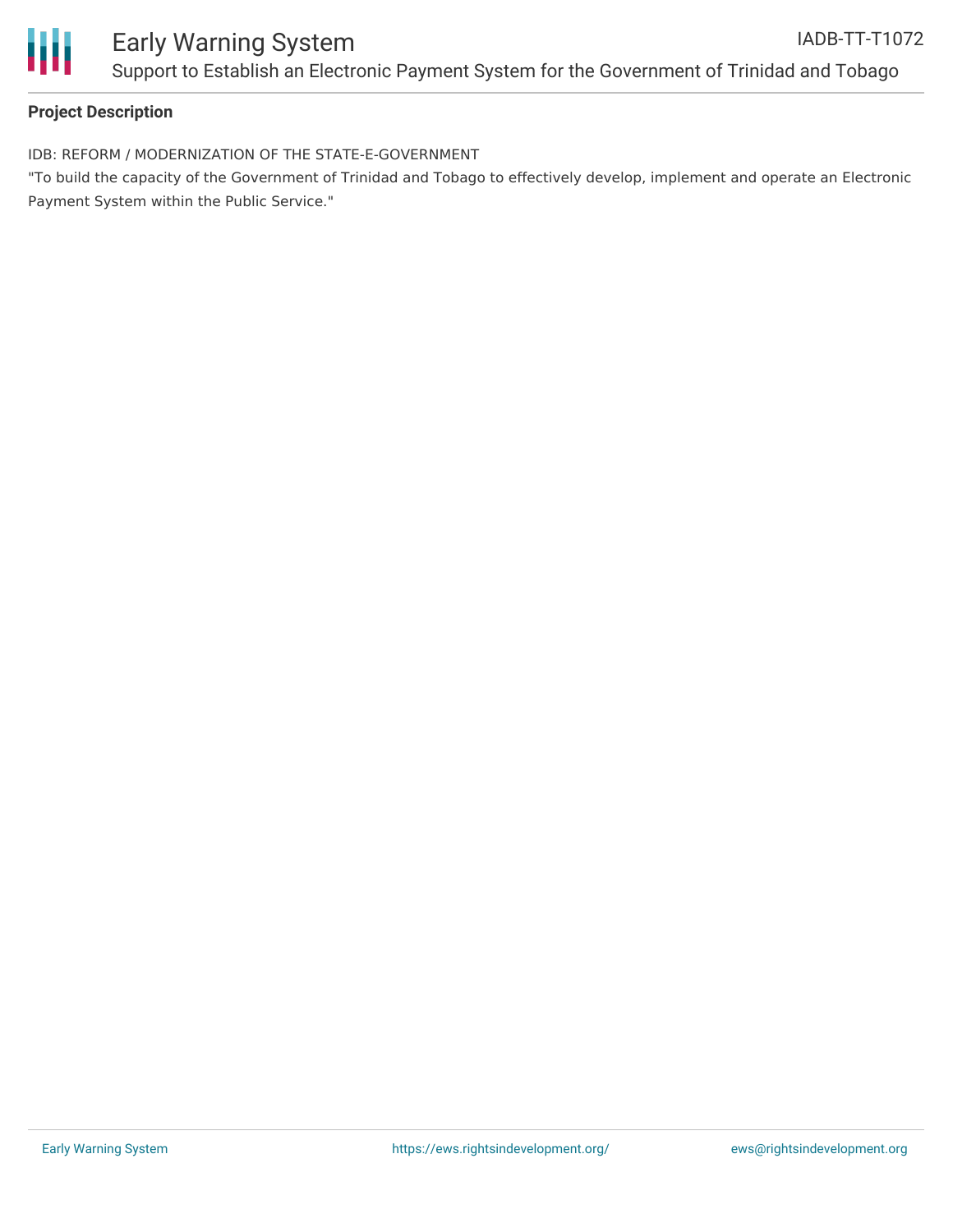

#### **Investment Description**

• Inter-American Development Bank (IADB)